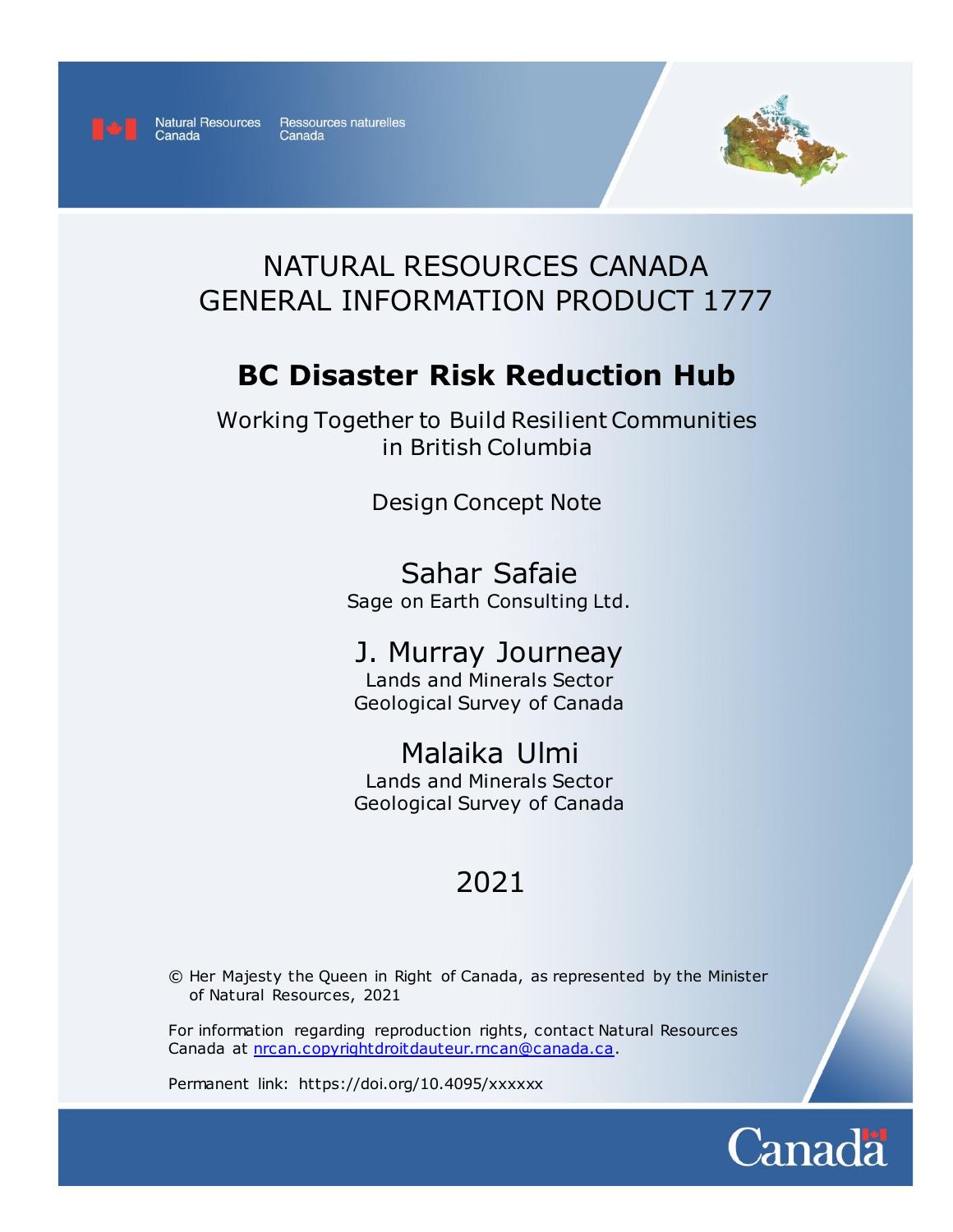

# **BC Disaster Risk Reduction Hub**

Working Together to Build Resilient Communities in British Columbia

Design Concept Note

August 2021

Sahar Safaie, Sage On Earth Consulting Ltd. J. Murray Journeay, Geological Survey of Canada Malaika Ulmi, Geological Survey of Canada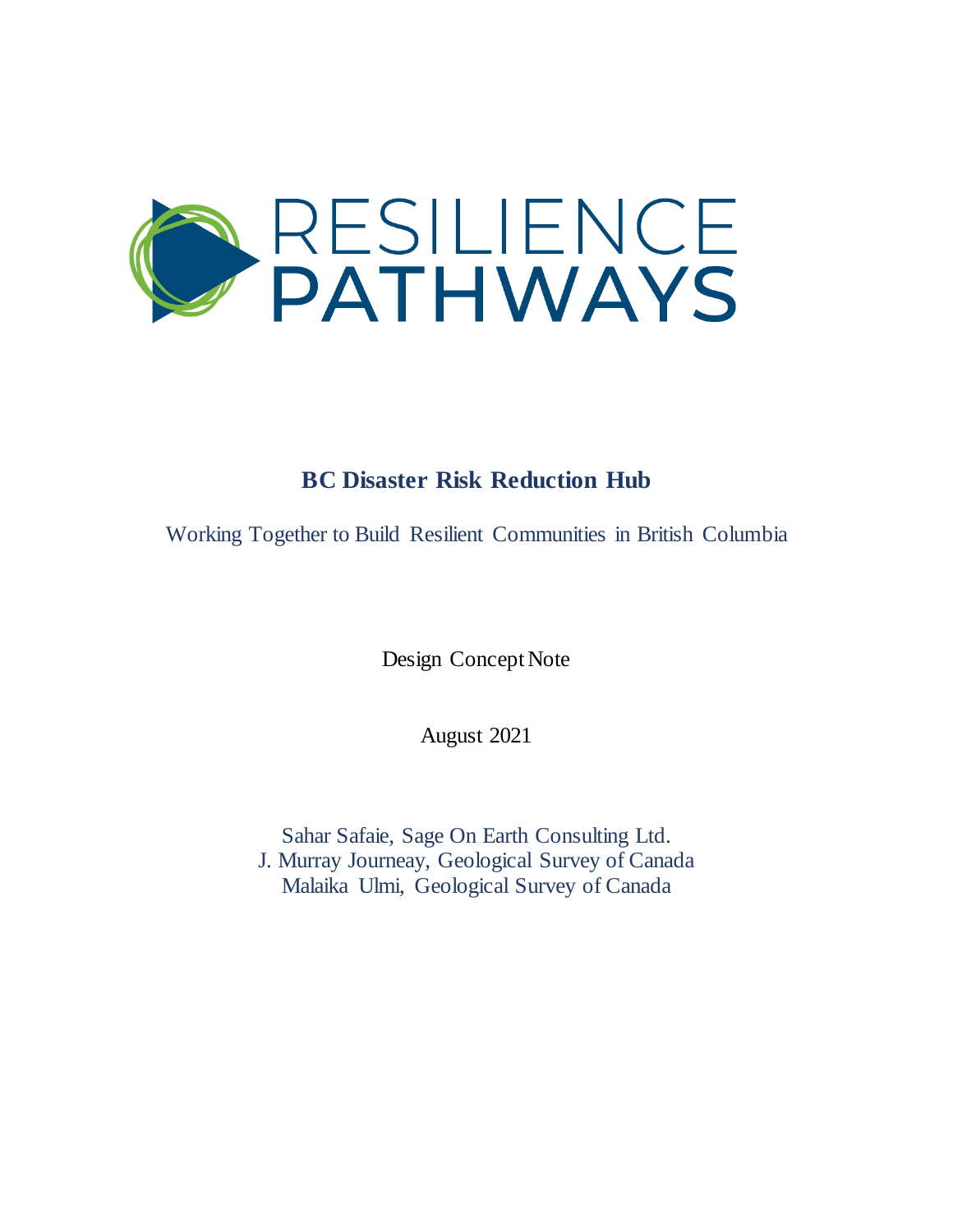## **BC Disaster Risk Reduction Hub**

### Working Together to Build Resilient Communities in British Columbia

### Design Concept Note

### Sahar Safaie<sup>1</sup>, J. Murray Journeay<sup>2</sup>, and Malaika Ulmi<sup>2</sup>

This document outlines the proposed design for an institution in British Columbia that would facilitate connections and collaboration between science and policy actors for the common goal of disaster and climate risk reduction in BC. The role of this entity, for now called BC Disaster Risk Reduction (DRR) Hub, includes 1) responding to priority demands of practitioners and policy designers for risk data management and production of relevant risk information and 2) enabling the use of risk information in design of policies and investments that build resilience of the communities in BC. The design of the entity will evolve over time, but the core concepts will remain, and this document provides a basis from which to build.

### **Overview**

**BC DRR Hub is** an independent entity that coordinates science and policy partnerships to strategize and efficiently use available resources capabilities to respond to priority demands of stakeholders in building resilient communities. The focusis on production of multi-hazards and risks data that are relevant and the development of methods for using risk information in disaster risk reduction (DRR) and climate change adaptation (CCA) across the province. Supporting open risk data management and effective sharing of information and capacity development are also part of its core functions.

**BC DRR Hub serves** practitioners, decision makers, and researchers active in understanding disaster and climate risk and risk management in public and private by direct interactions as members and users of the Hub services. It serves the whole of society as the ultimate beneficiaries of disaster and climate risk management in BC.

**BC DRR Hub** intends to tackle the following challenges:

- Risk data accessibility and data sharing modalities
- Understanding and using risk information in DRR and CCA
- Coordination and collaboration across projects, hazards, and sectors
- Identifying priorities and common needs for effective disaster and climate risk management across hazards and sectors

**BC** DRR Hub enhances understanding disaster and climate risk for risk management (DRR and CCA) across the province and improves efficiency in the use of financial resources and expertise by:

- Avoiding duplication of efforts in conducting risk assessments across projects, hazards, and sectors
- Gaining more from hazard and risk assessments by transforming reliable data into actionable information for use by a wide range of users beyond the scientific community
- Ensuring research, modelling, and tools are relevant to serve priority topics for disaster risk reduction by enabling a space for co-design and co-development by scientific researchers and practitioners.

 $\overline{a}$ <sup>1</sup> Sage On Earth Consulting Ltd.

<sup>2</sup> Geological Survey of Canada, Natural Resources Canada (NRCan)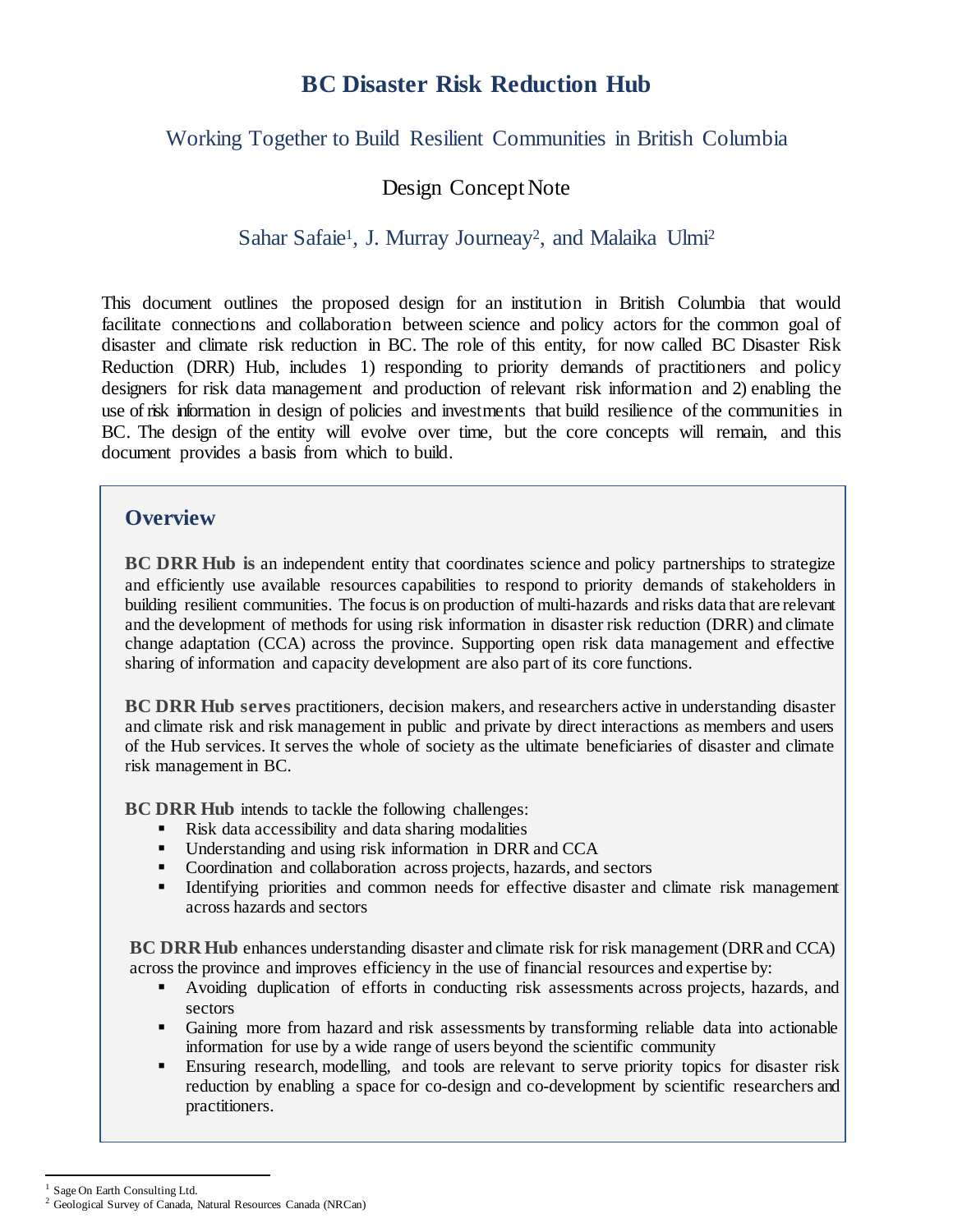### **Background**

Understanding disaster risk with all its dimensions is fundamental for designing effective risk reduction measures. The Sendai Framework for Disaster Risk Reduction 2015-2030 identifies understanding disaster risk as the first priority for action and the basis for the other priorities of action for risk governance, investing in disaster risk reduction (DRR) and managing residual risk by emergency preparedness, recovery planning, and build back better.

"DRR governance and risk assessments tend to lack the necessary links, and this fragmentation increases the price tag of each new risk assessment, keeps risk assessments within the scientific community and isolated from policy processes, and impedes the use of risk information in policy design, capability development and for shaping investments."<sup>3</sup> A provincial centre (notionally called the BC DRR Hub) would collaborate with a wider range of partners to ensure risk information is relevant in context and format, robust in scientific methodologies, but also flexible in the approach to effectively meet the disaster risk reduction (DRR) and climate change adaptation (CCA) user needs within the limits of available resources. Coherence between disaster risk reduction and climate change adaptation both at the science and risk information side and at the policy and implementation side is crucial for holistic risk management and efficient use of resources. The proposed Hub would design its services to support coherence between DRR and CCA.

The need for a systematic approach in understanding risk was identified by the broad provincial community of practice at the BC Understanding Risk symposiums in 2017 and 2018 (see the outcomes document of  $UR+2017$ ). Since early 2019, through the DRR Pathways Project<sup>4</sup>, an NRCan-led initiative, which has the enhancement of science and policy connection at its core, more deliberation has taken place among the core partners of the project as to what the BC DRR Hub should be. The key components of the Hub have been identified as part of a theory of change exercise. This document provides high-level information on the goals and objectives, value proposition, key components and activities, proposed institutional setup, and a timeline for establishing the Hub.

### **The Vision Statement**

The Hub will enable collaborations and connections between science and policy researchers, practitioners, and decision-makers to work together to enhance the governance of disaster and climate risk information and build resilient communities in BC.

 $\overline{a}$ 

<sup>3</sup> From " Understanding Risk System (URS): An essential foundation for implementing the Sendai Framework" , Safaie. S., Alfonzo Santamaria. N., Houdijk, R., Onur. T., 2018. See the Sage on Earth Consulting Projects and Publications at **SageOnEarth.ca** or clic[k here.](https://b57a6de3-c4e9-4b37-a074-21124b0bbe9a.filesusr.com/ugd/c54559_a8ed5fc96f4d44ddb4d63117d37d6ee4.pdf)

<sup>&</sup>lt;sup>4</sup> The project "DRR Pathways Project: Disaster Risk Reduction (DRR) Pathways: Incentives for Mitigation & Adaptation Investments" is funded by Canadian Safety and Security Program and is led by Geological Survey of Canada, Lands and Minerals Sector, NRCan. Project timeline is January 2019-June 2021. See DRRPathways.ca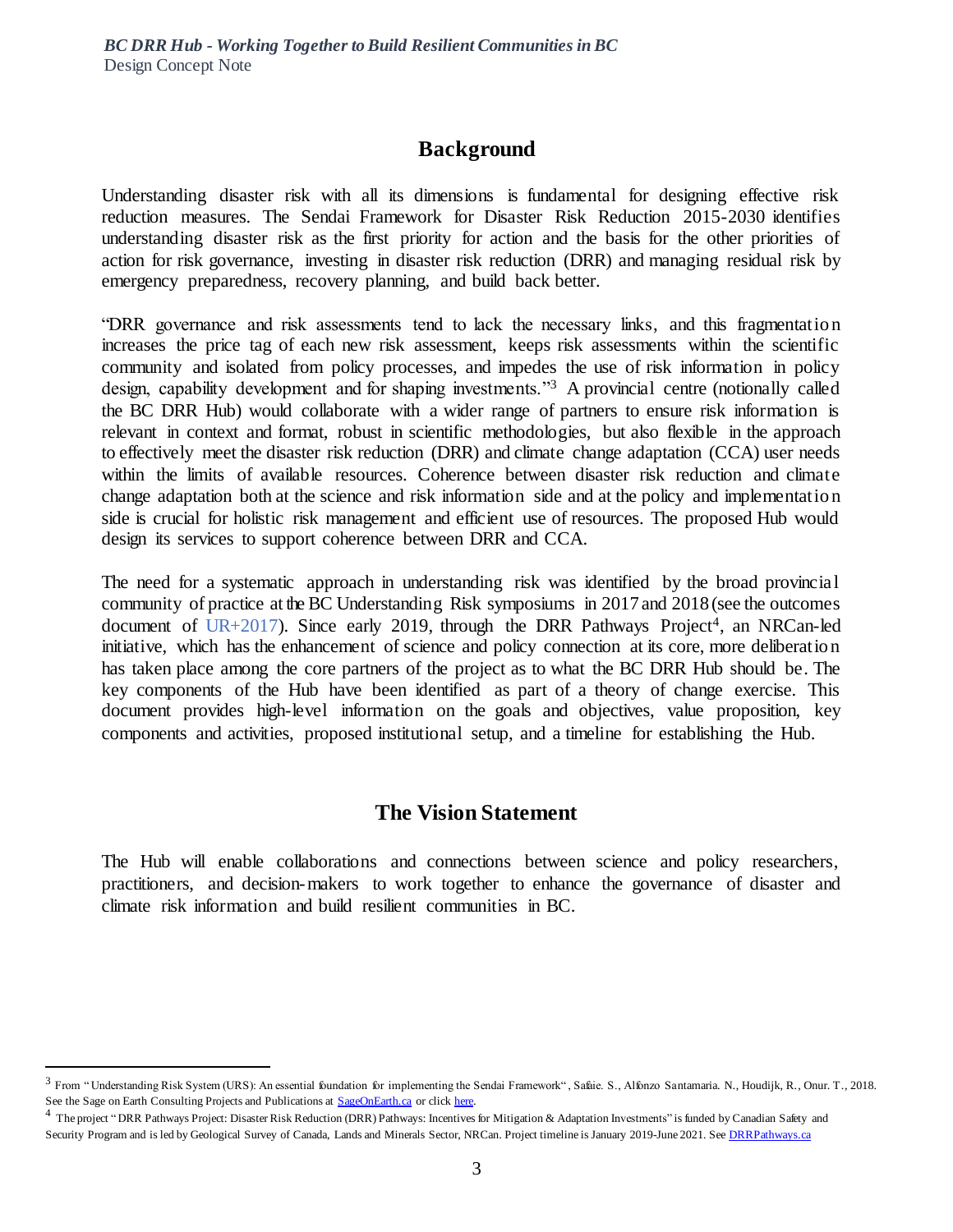## **The Objectives**

DRR Hub will create a collaborative space to empower connection and collaboration between science and policy partners to identify the priority topics, co-design solutions, and provide policy recommendations.

| Enabling use                       | Researching and developing analytical tools and methodologies for using risk                                                                                                         |
|------------------------------------|--------------------------------------------------------------------------------------------------------------------------------------------------------------------------------------|
| of risk information in             | information in the design and implementation of legislations, policies,                                                                                                              |
| policies for resilience            | investments, and projects                                                                                                                                                            |
| Advancing<br>understanding of risk | Improving data and scientific methodologies for multi-risk assessments to<br>support policies that include disaster and climate resilience in a more<br>harmonized and strategic way |
| Enhancing access                   | Designing and promoting data management mechanisms to enhance access to                                                                                                              |
| to data, information, and          | exposure, hazard, and risk data through open data agreements, common data                                                                                                            |
| knowledge                          | standards, data sharing protocols, and maintenance mechanisms                                                                                                                        |

## **The Core Components and Activities** Designed and Implemented by the Partners and the Hub

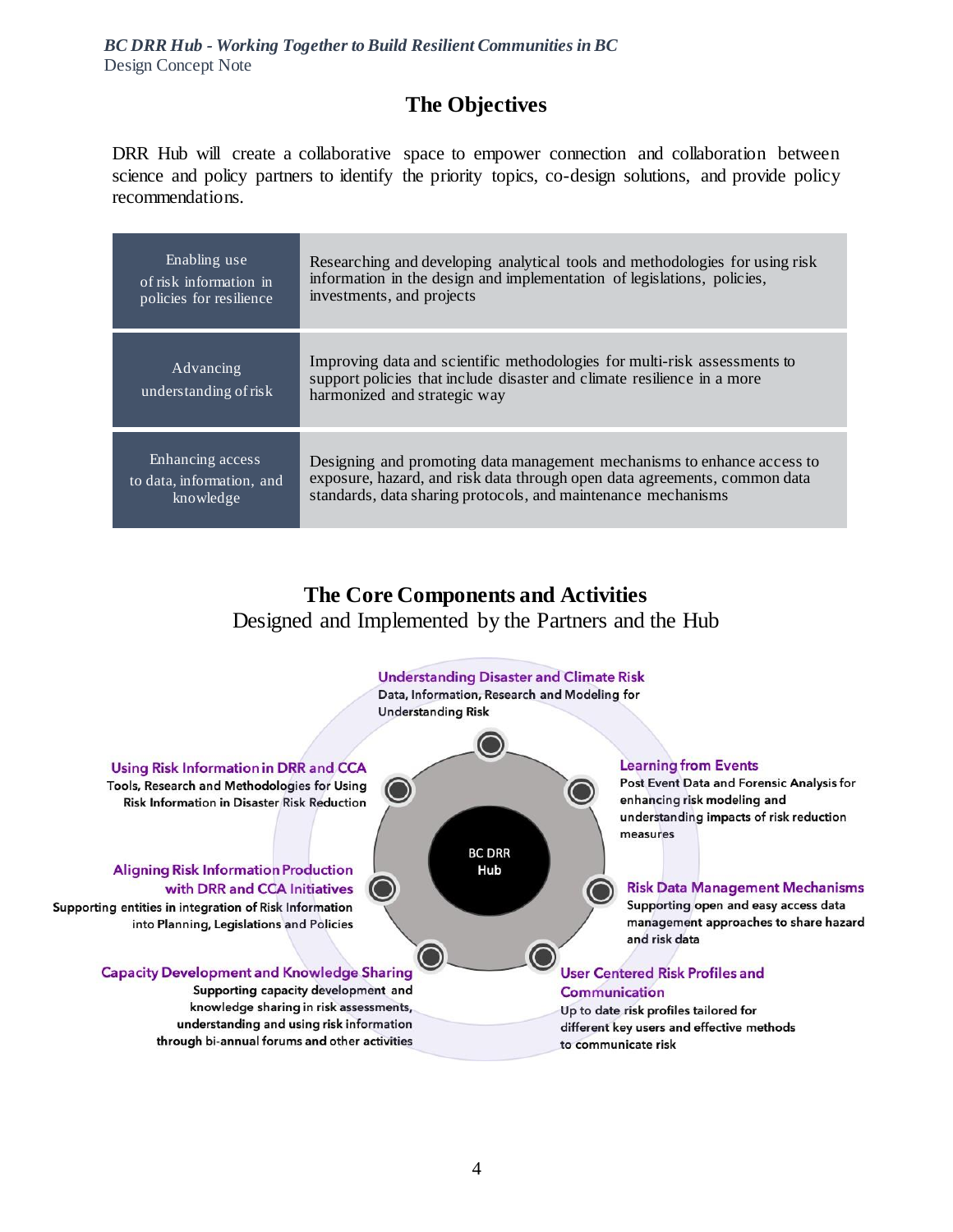## **Guiding Principles for Governance and Institutional Setup**

The Hub's governance design and partnerships should empower the Hub with the following:

- **Legitimacy for its mandate**
- Strong convening power for scientific credibility, oversight, and accountability
- Culture and capacity for innovation
- Flexibility and agility to adapt and adjust to ongoing changes and needs of DRR and CCA in BC
- Financial support and sustainability
- Benefit from existing networks and mechanisms

### **About the Secretariat**

The secretariat is the core team of the DRR Hub, which will manage the programs and convene and coordinate the partners. Ensuring that the secretariat is equipped with the right expertise and talent is fundamental for the success of the Hub. The secretariat would need the following roles and expertise:

- Executive expertise and management
- **Technical expertise on risk assessment and policy for resilience (DRR and CCA) and the interface** between both
- Outreach and communication
- Accounting and finance
- Human resource management

### **About the Governing Board**

The success and sustainability of BC DRR Hub depend on the commitment and support from key entities with the relevant mandate, role, and capacity in understanding disaster risk and reducing disaster risk in BC. The governing board is the mechanism to anchor the key institutions as it has the governing authority of the organization and is responsible for directing, influencing, and monitoring the organization's work plan, financing, and long-term success.

Municipalities and indigenous communities in BC play a central role in managing emergencies and reducing disaster risk. They would be the main users of DRR Hub services. Having representation at the early stages of DRR Hub design and later as governing board members is important.

The Hub would function at the provincial level, which means the role of provincial and regional entities is important in defining its scope and guiding its services for building resilience in BC. Meanwhile, the support from federal entities in the forms of financial and technical resources is vital for the success of BC DRR Hub and for ensuring the connection with relevant federal programs and policies and exporting the DRR Hub model and success story to the other regions across Canada.

At the provincial level, Emergency Management BC (EMBC) is responsible for leading and coordinating emergency management and disaster risk reduction in BC. EMBC is currently modernizing the emergency management act to shift towards disaster risk reduction as a holistic approach instead of only focusing on managing emergencies. Other key provincial entities could include 1) Ministry of Forests, Lands, Natural Resource Operations and Rural Development with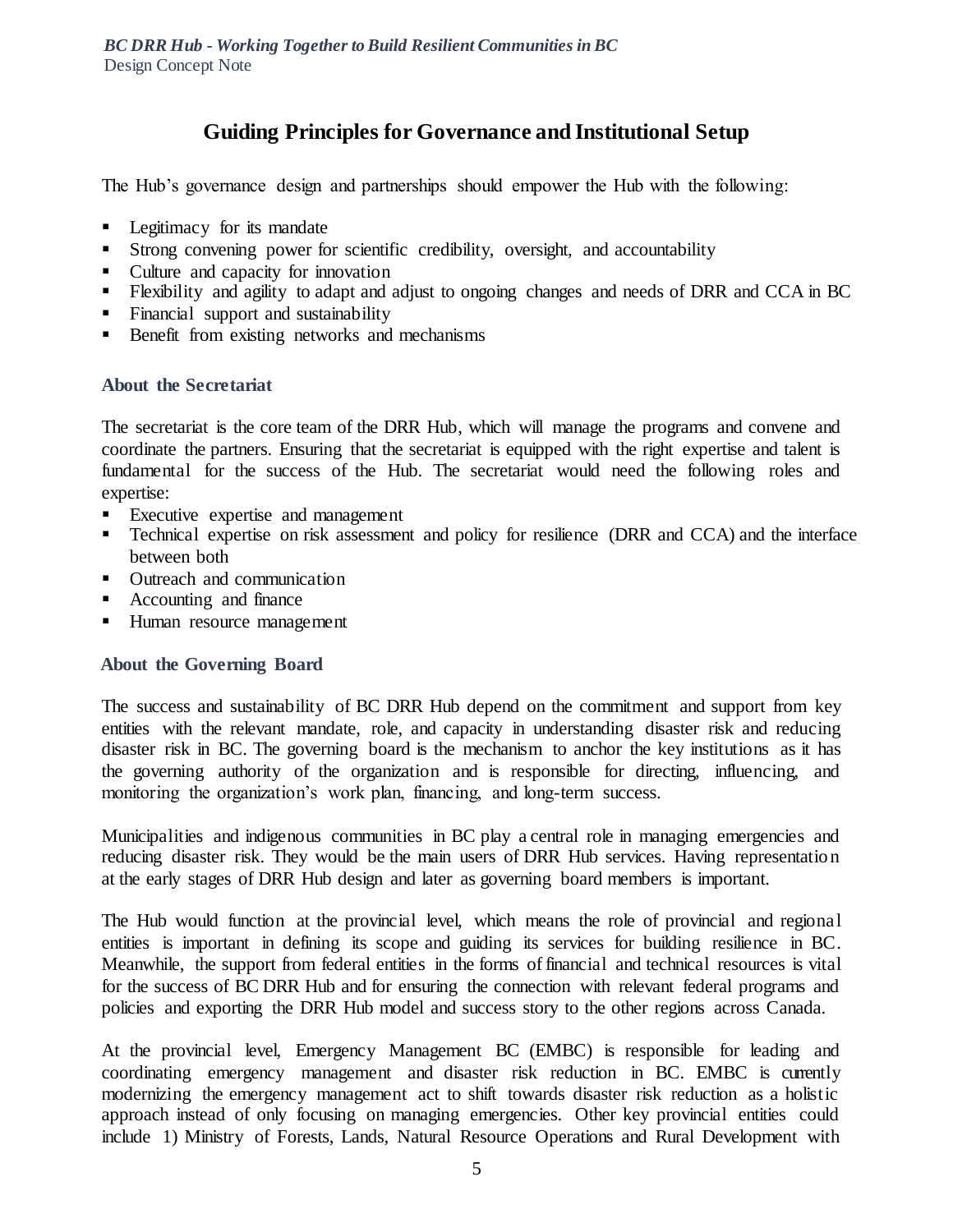legislative leverage and mandate for managing floods and wildfires in BC, 2) Ministry of Municipal Affairs and Housing as the lead in supporting local governments, not-for-profit organizations, and residents to build resilient communities, and 3) Ministry of Environment as the lead in climate change adaptation in BC. It is important to identify approaches to leverage the existing operational and governance mechanisms for collaboration across ministries in BC, such as Deputy Ministers' Committee on Emergency Management (DMCEM) and Assistant Deputy Ministers' Committee on Emergency Management (ADMCEM).

The scientific, engineering, and research entities, including the professional associations, are the other important entities that DRR Hub success depends on. Representatives of key institutions in BC should be engaged at an early stage of design for the Hub and be present on the governing board once the DRR Hub starts its function. Natural Resources Canada recognizes that an entity such as this would provide an effective mechanism to bridge science to policy for their hazard and risk research and inform future research based on the needs of the practitioner community.

The other critical stakeholders are the private sector and community organizations, who will all contribute to the Hub with knowledge and expertise and benefit from its services.

The institutions that have put energy, resources, and insights into the conceptual design of the BC DRR Hub are the following:

- Natural Resources Canada
- Public Safety Canada (Pacific regional office)
- **Emergency Management BC**
- BC Ministry of Municipal Affairs and Housing (Building and Safety Standards Branch, Planning and Land Use Management Branch, Local Government Infrastructure and Finance Branch)
- **BC Climate Action Secretariat**

Other important entities will need to be engaged in the near future to design and establish the Hub. The terms for joining the governing board will be one of the first items to be defined as part of the Hub establishment.

### **Anchor Initiatives**

The Hub connects with key policies, strategies, and programs related to disaster and climate resilience. At the time of authoring this Design Concept Note, the relevant initiatives include the following:

- Municipal DRR policies and plans including Official Community Plans and land use plans, asset management, emergency management plans, and resilience strategies
- **Metro Vancouver Regional Growth Strategy and Climate 2050 Planning**
- **Emergency Program Act Modernization**
- BC Climate Change Adaptation Strategy
- BC Flood Risk Strategy
- **Lower Mainland Flood Management Strategy**
- Update to BC Existing Buildings Regulation
- NRCan's Public Safety Geoscience Program
- Canada's Emergency Management Strategy
- National DRR Roundtable and Platform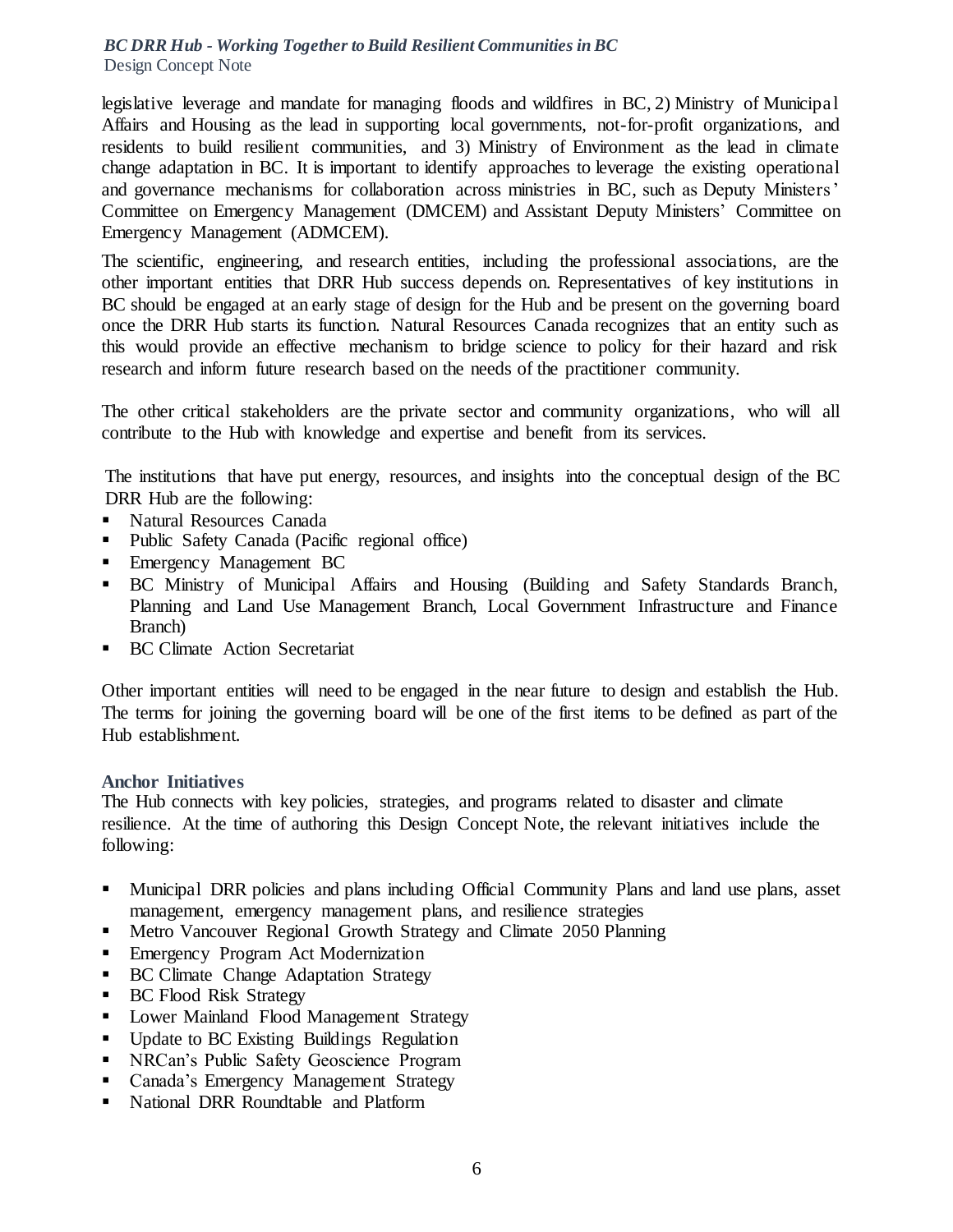#### Governing Board Governing Governing Board Chair and Members Crechnical Advisory **Committee** Partners: Contributors and Users Municipal, Indigenous, Regional, Provincial, and Federal Governments Private Sector: Small-Medium-Large Enterprises Civil **Society** Science, Technology, and Engineering Academia Critical Infrastructure Owners & Operators Associations Representing Building Owners and Tenants Media Private Sector: Risk Financing/Insurance and Capital Investments Professional /Technical Associations Thematic Topics: Disaster and Climate Change Resilience *Hub provides services to support these actions* Development and Land Use Emergency Planning  $\begin{array}{c|c} \hline \end{array}$  European and Planning Engineering and Building Design Insurance and Financing Business Continuity & Enterprise Risk Management Community Resilience Recovery and Build Back Better Planning Health System Resilience Secretariat's Function and Programs Risk Data and Knowledge Management Mechanisms Science and Policy Collaborative Research and Development Collaboration Platforms, Communication, and Capacity Development Management & Financing

### **Notional Organization Setup and Function**

#### **Establishing BC DRR Hub**

There are ongoing dialogue and efforts by the core partners and supporters of BC DRR Hub to explore different mechanisms for establishing the Hub officially. Meanwhile, through the *DRR Pathways Project*, a major initiative called *Resilience Pathways Report* is underway and has been identified as one of the core activities of the Hub under Capacity Development and Knowledge Sharing. *Resilience Pathways Report* will be a comprehensive collection of articles that share knowledge and insights from organizations and individuals active in resilience planning in BC. Contributors to Resilience Pathways include a wide range (100+) of practitioners, researchers, and